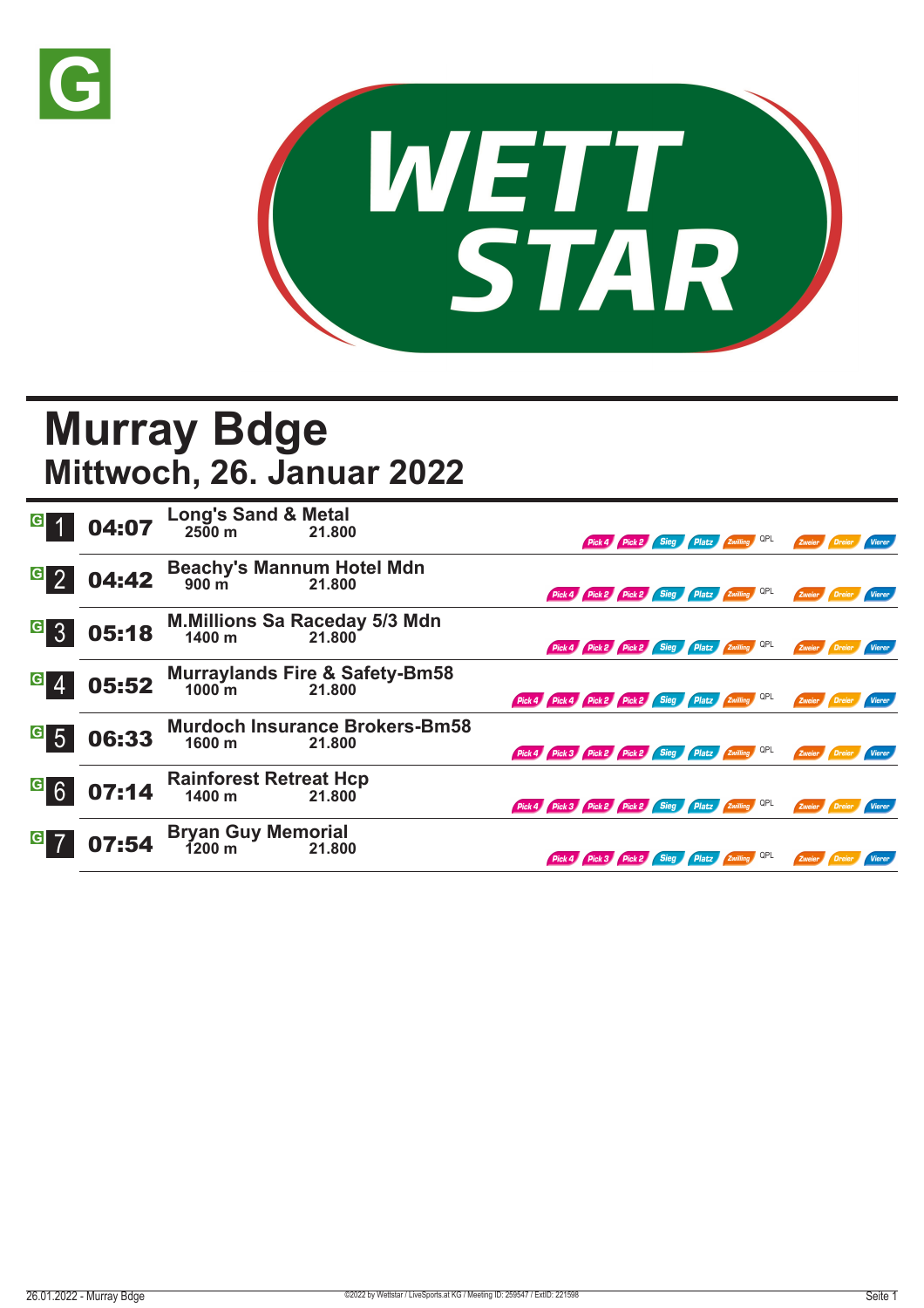| WANN STARTET IHR PFERD           |                |                          |                 |                     |                |                          |                |                        |     |
|----------------------------------|----------------|--------------------------|-----------------|---------------------|----------------|--------------------------|----------------|------------------------|-----|
| Alaltun                          | 3              | Crown Moshe              | 2               | Knee Slapper        |                | Praise The Power         |                | Starlocket             | 3   |
| Alpha Raider                     | 5              | Destiny's Republic       | 4               | Le Dupe             | 5              | Quick Return             | 3              | <b>Stars The Limit</b> | 2   |
| <b>Ancient History</b>           |                | Em Bryan                 |                 | Liberty Power       |                | Revue                    | 3              | Stratessa              | 6   |
| Anjah                            |                | Enlist                   | 6               | L'il Piper          |                | Rich Fantasy             | $\overline{2}$ | Subuki                 |     |
| Another Whine                    |                | <b>Fast And Flexible</b> | 3               | Looking Forward     | 3              | Riched                   |                | Tarz Le Rose           |     |
| Antipas                          | 5              | Fast Plan                |                 | Magic Delta         |                | Sanbuck                  |                | The Red Sea            |     |
| <b>Aston Express</b>             | 2              | Fiamette                 |                 | Maid In Milan       |                | Satin Sheen              | 5              | <b>Turf Man</b>        |     |
| Azzureous                        |                | <b>General Mint</b>      |                 | Majestic Missile    |                | Scotch On The Rock       | 5              | <b>Twice Forgotten</b> |     |
| Azzuro Bianco                    |                | Go Boo Boo               | 6               | <b>Mighty Mabel</b> |                | Sentry Gate              |                | Two Odd Sox            |     |
| <b>Back Pocket</b>               |                | Hallaroste               | 6               | Miss Amanap         | 3              | Set To Rock              | $\overline{2}$ | <b>Two Times Twice</b> |     |
| <b>Better</b>                    |                | Harbouring               |                 | Miss Pearly Kate    | 5              | Shezourcash              | 6              | Vindex                 |     |
| Bignota                          |                | He Will Boom             |                 | Muffla              |                | Sipsmith                 | 3              | <b>Vivaldi's Quest</b> |     |
| <b>Bob's Reward</b>              | 3              | <b>Heavenly Award</b>    |                 | Mug's Game          | 5              | So Commanding            | 3              | Well Known             |     |
| <b>Boiling Point</b>             | 3              | Hooked On Jimmy          | 3               | Palatone            | 3              | So Silent                | $\overline{2}$ | Ye Hella               |     |
| Captain Solo                     | 6              | Imposing Effort          | 2               | Persian Empire      | 5              | Spy Colonel              | 5              | Yeelanna               |     |
| Cassie's Girl                    | $\mathfrak{p}$ | It's All Gossip          | 6               | Plympton            |                | St Just                  | 6              | Yellow Idol            |     |
| Conconi                          | $\overline{7}$ | Katina Joy               | $\mathfrak{p}$  | Pocket Raider       | $\mathfrak{p}$ | Stackable                | 6              | <b>Yulong Justify</b>  | 6   |
| WANN STARTET IHR JOCKEY / FAHRER |                |                          |                 |                     |                |                          |                |                        |     |
|                                  | 6,7            |                          | Angus Chung     |                     | 1,3,7          | Anna Jordsjo             |                | 2,3,4,5,6,7            |     |
| <b>Ben Price</b>                 |                | 2,3,4,5,6,7              | Dom Tourneur    |                     | 1,3,6          | Ellis Wong               |                | 2,3,5,6,7              |     |
| <b>Emily Finnegan</b>            |                | 2,3,5,7                  | Eran Boyd       |                     | 5.7            | <b>Felicity Atkinson</b> |                | 3                      |     |
| Gary Lo                          |                |                          | Jason Holder    |                     | 1,2,3,5,6,7    | Jeffrey Maund            |                | 2,3,5                  |     |
| Jessica Eaton                    |                | 1, 3, 4, 5, 6, 7         | Justin Huxtable |                     | 4.5            | Justin Potter            |                | 1,2,3,4,5,6,7          |     |
| Kristo Sardelic                  |                |                          | Paul Gatt       |                     | 1,2,3,6,7      | R J Hurdle               |                | 1,3,4,5,6,7            |     |
| S Metcalfe                       |                | 3,5,6,7                  | Sophie Logan    |                     | 2,4            | Teagan Voorham           |                | 2,3,5                  |     |
| <b>Todd Pannell</b>              |                | 1,2,3,4,6,7              |                 |                     |                |                          |                |                        |     |
| WANN STARTET IHR TRAINER         |                |                          |                 |                     |                |                          |                |                        |     |
| Alexander Justice                | 7              | <b>Barry Brook</b>       |                 |                     | Bevan Olson    | 5                        |                | <b>Bill Bogarts</b>    | 3   |
| <b>Byron Cozamanis</b>           | 4,7            | Dan Shepherd             |                 |                     | Darryl Dodson  | $\overline{7}$           |                | David Jolly            | 2,4 |
| Dean Saxon                       | 3.7            | Dennis O'learv           |                 |                     | Dion Koch      | 5                        |                | Emma Hubbard           | 6,7 |
|                                  |                |                          |                 |                     |                |                          |                |                        |     |

| <b>BVron Cozamanis</b> |         | Dan Shebherd                 |     | Darryl Dodson        |       | David Jolly                     |     |
|------------------------|---------|------------------------------|-----|----------------------|-------|---------------------------------|-----|
| Dean Saxon             |         | Dennis O'leary               |     | Dion Koch            |       | Emma Hubbard                    |     |
| Francis Smith          |         | G & N Searle & B Callanan    | 6.7 | Garret Lynch         | 1,5,6 | Gary & Dean Alexander           |     |
| Greg Lesnikowski       | 2.3     | Heather Lehmann              | 3.5 | Henry Dwyer          | 3,6   | lan E Collins                   |     |
| J Hickmott & C Riggs   | 1,2,3,5 | J Louise & J Frew            |     | Jarrod Lynch         |       | Jason Cannon                    |     |
| Jess Giles             |         | John Hvam                    |     | Jon O'Connor         |       | Kerri Mcanulty & Clint Binnie 3 |     |
| Kristi Evans           |         | Leon Macdonald & Andrew GI 6 |     | M Ruberry            |       | Mark Webb                       |     |
| <b>Matthew Severs</b>  | 4,5,6,7 | Nicole Bruggemann            |     | Paula Trenwith       | 4.5   | Peter F Blanch                  |     |
| Peter Hardacre         | 2.3     | <b>Phillip Stokes</b>        |     | R & C Jolly          |       | R H Wilkinson                   |     |
| Rvan Balfour           |         | Sam Burford                  |     | Scott Irlam          |       | Shane Grivell                   |     |
| Shavne Cahill          | 3.4.6   | Steven Schrader              | 1.3 | Susan Nolan          |       | T & C Mcevov                    | 3.6 |
| <b>Travis Doudle</b>   |         | <b>Trevor Montgomerie</b>    | 3.6 | W F Francis & G Kent |       |                                 |     |
|                        |         |                              |     |                      |       |                                 |     |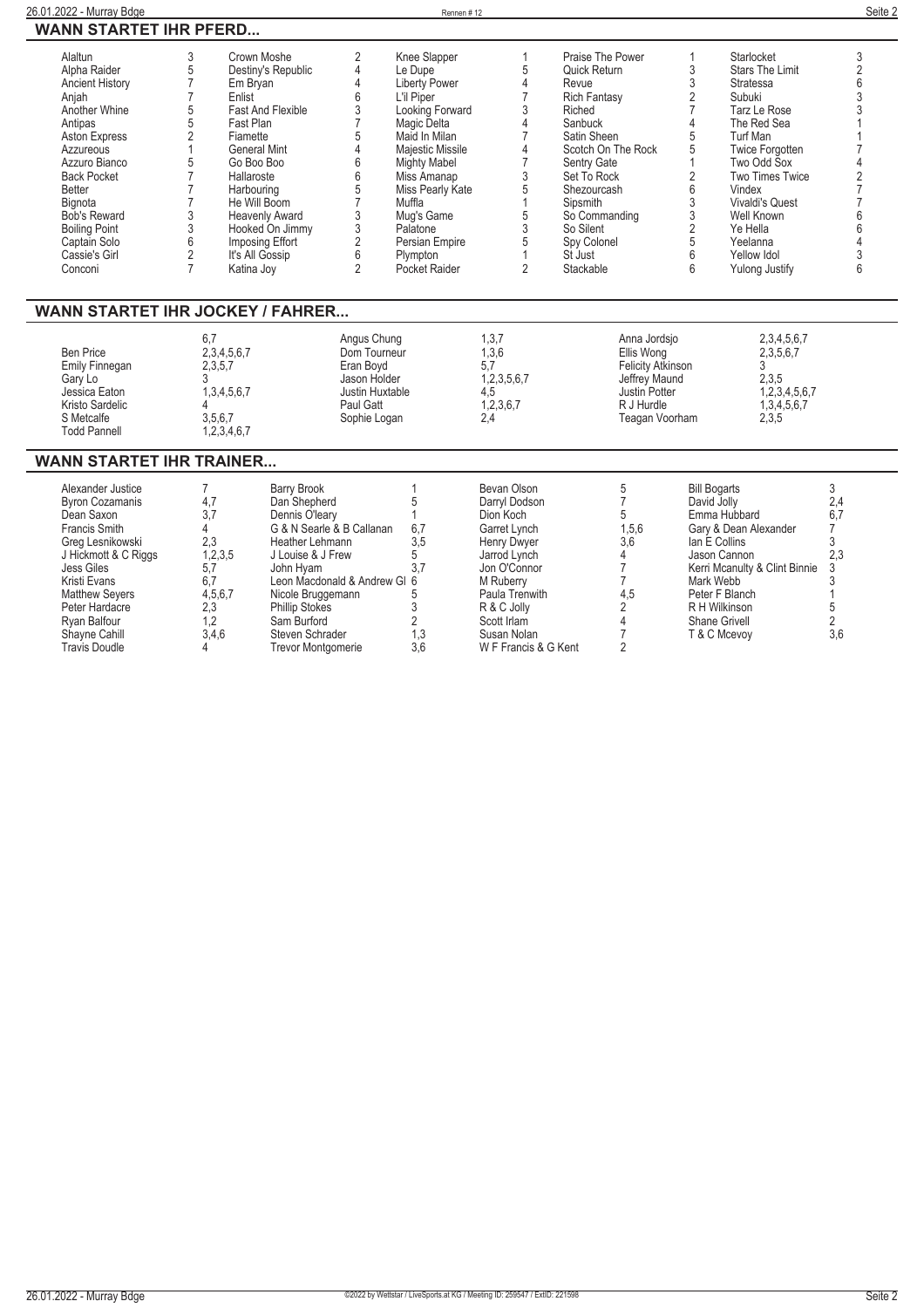|                                 | 26.01.2022 - Murray Bdge                                                                        | Rennen#1                                                  | Seite 3 |
|---------------------------------|-------------------------------------------------------------------------------------------------|-----------------------------------------------------------|---------|
| $\overline{G}$                  | 2500 m<br>21.800                                                                                | Long's Sand & Metal                                       |         |
|                                 |                                                                                                 | Rennpreis: 21.800                                         |         |
| 04:07                           |                                                                                                 |                                                           |         |
|                                 | QPL<br><b>Sieg</b><br><b>Platz</b><br>Zwilling                                                  | Pick 2 Pick 4<br><b>Dreier</b><br><b>Vierer</b><br>Zweier |         |
| 2500                            | <b>Azzureous</b>                                                                                |                                                           |         |
| 1<br>60.5                       | 5j. b W (Dedline - Testa Azzurra)<br>Trainer: Peter F Blanch                                    |                                                           |         |
| Box: 3<br>ML: 20,0              | <b>Todd Pannell</b>                                                                             |                                                           |         |
| $\overline{\mathbf{2}}$<br>60.5 | <b>Turf Man</b><br>7j. b W (Turffontein - Bags Of Wheat)<br>Trainer: J Hickmott & C Riggs       |                                                           |         |
| Box: 5<br>ML: 20,0              | W<br>Jessica Eaton                                                                              |                                                           |         |
|                                 | <b>Muffla</b>                                                                                   |                                                           |         |
| 3<br>60.0                       | 4j. ch W (Free Eagle - Ambolene)<br>Trainer: Peter F Blanch                                     |                                                           |         |
| Box: 2<br>ML: 225,0             | <b>Dom Tourneur</b>                                                                             |                                                           |         |
| 4<br>60.0                       | <b>The Red Sea</b><br>5j. ch W (Reset - Red Pointes)<br>Trainer: Garret Lynch                   |                                                           |         |
| Box: 7<br>ML: 44,0              | R J Hurdle                                                                                      |                                                           |         |
| 5                               | <b>Plympton</b><br>7j. b W (Congrats - Tiona)<br>Trainer: Ryan Balfour<br>确                     |                                                           |         |
| 58.5                            |                                                                                                 |                                                           |         |
| Box: 6<br>ML: 36,0              | <b>Jason Holder</b>                                                                             |                                                           |         |
| 6<br>56.0                       | <b>Sentry Gate</b><br>9j. b W (Gallo Di Ferro - Arinna)<br>Trainer: Dennis O'leary<br>曲         |                                                           |         |
| Box: 4<br>ML: 26,0              | <b>Paul Gatt</b>                                                                                |                                                           |         |
| $\overline{\phantom{a}}$<br>I   | <b>Praise The Power</b><br>bj. b W (Starspangledbanner - Swissac)<br>Trainer: Barry Brook<br>×, |                                                           |         |
| 55.0                            | 8                                                                                               |                                                           |         |
| Box: 1<br>ML: 41,0              | <b>Justin Potter</b>                                                                            |                                                           |         |
| 8<br>54.0                       | <b>Knee Slapper</b><br>6j. br W (Clangalang - Time Of Hope)<br>Trainer: Steven Schrader<br>on,  |                                                           |         |
|                                 | Ú.                                                                                              |                                                           |         |
| Box: 8<br>ML: 13,0<br>Ergebnis: | <b>Angus Chung</b><br>Quoten:                                                                   |                                                           |         |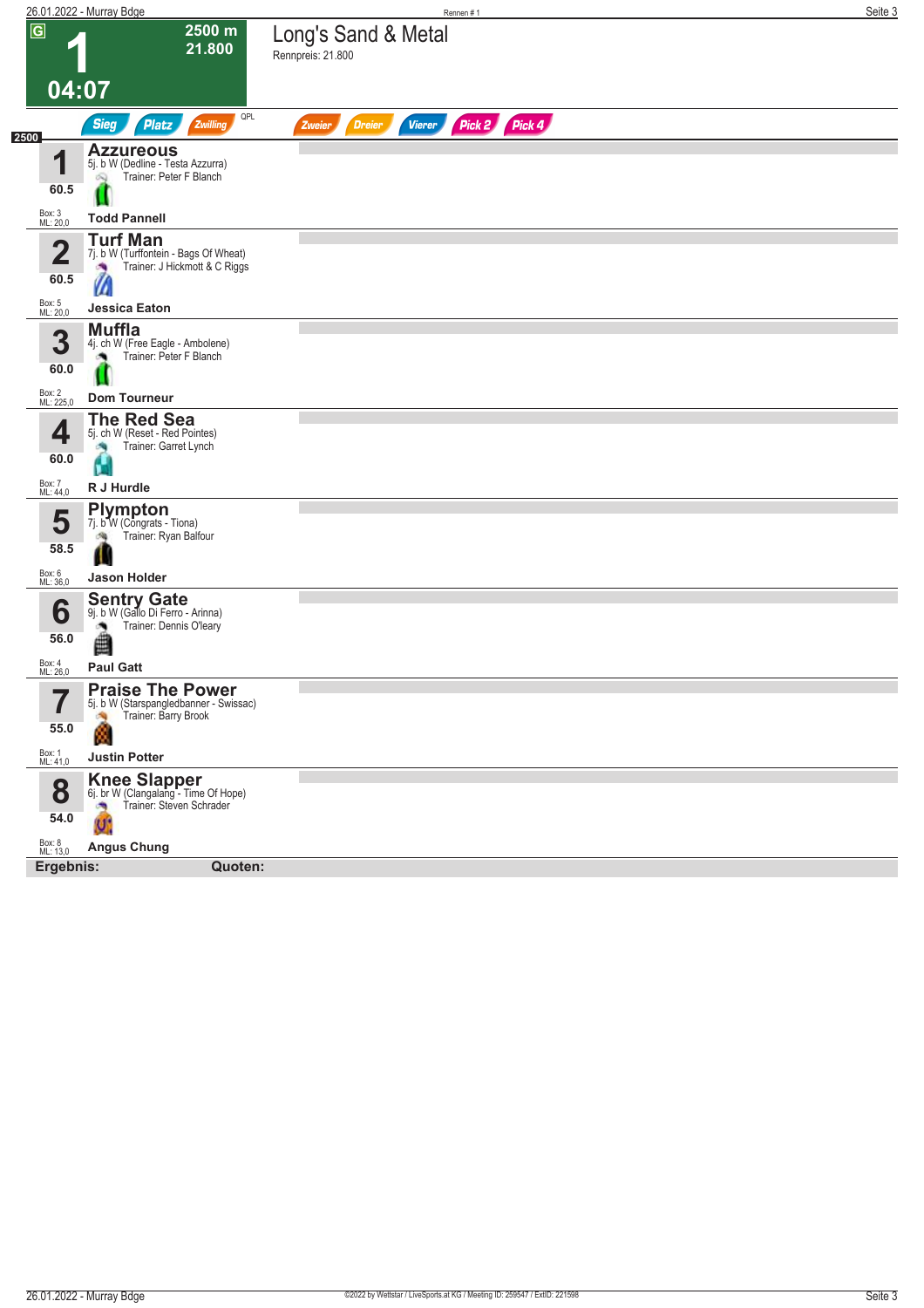|                     | 26.01.2022 - Murray Bdge                                                      | Rennen #2                                                 | Seite 4 |
|---------------------|-------------------------------------------------------------------------------|-----------------------------------------------------------|---------|
| $\overline{G}$      | $900 \text{ m}$                                                               | Beachy's Mannum Hotel Mdn                                 |         |
|                     | 21.800                                                                        | Rennpreis: 21.800                                         |         |
|                     |                                                                               |                                                           |         |
|                     | 04:42                                                                         |                                                           |         |
|                     | QPL<br><b>Sieg</b><br><b>Platz</b><br>Zwilling                                | Pick 2 Pick 4<br>Pick 2<br><b>Dreier</b><br><b>Vierer</b> |         |
| 900                 |                                                                               | Zweier                                                    |         |
| 1                   | <b>Imposing Effort</b><br>3j. b W (Reward For Effort - Vara Remarco)          |                                                           |         |
|                     | Trainer: Jason Cannon                                                         |                                                           |         |
| 56.5                |                                                                               |                                                           |         |
| Box: 10<br>ML: 31,0 | <b>Teagan Voorham</b>                                                         |                                                           |         |
| $\overline{2}$      | <b>So Silent</b>                                                              |                                                           |         |
|                     | 3j. br W (Sooboog - Silent Charades)<br>Trainer: Shane Grivell                |                                                           |         |
| 56.5                |                                                                               |                                                           |         |
| Box: 1<br>ML: 11,0  | <b>Justin Potter</b>                                                          |                                                           |         |
|                     | <b>Stars The Limit</b>                                                        |                                                           |         |
| 3                   | 3j. ch W (Star Turn - Testalimit)<br>Trainer: R & C Jolly<br><b>September</b> |                                                           |         |
| 56.5                |                                                                               |                                                           |         |
| Box: 3<br>ML: 16,0  | <b>Todd Pannell</b>                                                           |                                                           |         |
|                     | <b>Two Times Twice</b>                                                        |                                                           |         |
| 4                   | 3j. b/br W (Sir Prancealot - Toff I Am)                                       |                                                           |         |
| 56.5                | Trainer: David Jolly                                                          |                                                           |         |
|                     |                                                                               |                                                           |         |
| Box: 9<br>ML: 7,0   | Sophie Logan                                                                  |                                                           |         |
| 5                   | <b>Aston Express</b><br>4j. ch S (Nicconi - Brave Journey)                    |                                                           |         |
| 56.0                | Trainer: W F Francis & G Kent                                                 |                                                           |         |
| Box: 8              | 國                                                                             |                                                           |         |
| ML: 51,0            | <b>Paul Gatt</b>                                                              |                                                           |         |
| 6                   | <b>Cassie's Girl</b><br>4j. b/br S (Lucas Cranach - Club Maher)               |                                                           |         |
| 56.0                | Trainer: Sam Burford                                                          |                                                           |         |
|                     |                                                                               |                                                           |         |
| Box: 4<br>ML: 61,0  | <b>Ellis Wong</b>                                                             |                                                           |         |
| 7                   | <b>Crown Moshe</b><br>4]. Dr S (MOSNE - MISS Crown)                           |                                                           |         |
|                     | Trainer: J Hickmott & C Riggs<br>×                                            |                                                           |         |
| 56.0                | Ш                                                                             |                                                           |         |
| Box: 11<br>ML: 19,0 | <b>Jeffrey Maund</b>                                                          |                                                           |         |
| 8                   | <b>Set To Rock</b>                                                            |                                                           |         |
|                     | 4j. b S (Ready For Victory - Jade Rock)<br>Trainer: Ryan Balfour<br>鸿         |                                                           |         |
| 56.0                | Ш                                                                             |                                                           |         |
| Box: 2<br>ML: 8,0   | Jason Holder                                                                  |                                                           |         |
|                     | <b>Katina Joy</b>                                                             |                                                           |         |
| 9                   | 3j. b S (Mint Lane - Miss Vonstar)<br>Trainer: Greg Lesnikowski<br>÷,         |                                                           |         |
| 54.5                | Н                                                                             |                                                           |         |
| Box: 5<br>ML: 19,0  | <b>Ben Price</b>                                                              |                                                           |         |
|                     | <b>Pocket Raider</b>                                                          |                                                           |         |
|                     | 3j. b S (Rebel Raider - Bee In Her Bonnet)<br>Trainer: Peter Hardacre         |                                                           |         |
| 54.5                |                                                                               |                                                           |         |
| Box: 7<br>ML: 51,0  | Anna Jordsjo                                                                  |                                                           |         |
|                     |                                                                               |                                                           |         |
|                     | <b>Rich Fantasy</b><br>3j. b S (Danerich - Dark Fantasy)                      |                                                           |         |
| 54.5                | Trainer: J Hickmott & C Riggs<br>M                                            |                                                           |         |
| Box: 6<br>ML: 61,0  | <b>Emily Finnegan</b>                                                         |                                                           |         |
| Ergebnis:           | Quoten:                                                                       |                                                           |         |
|                     |                                                                               |                                                           |         |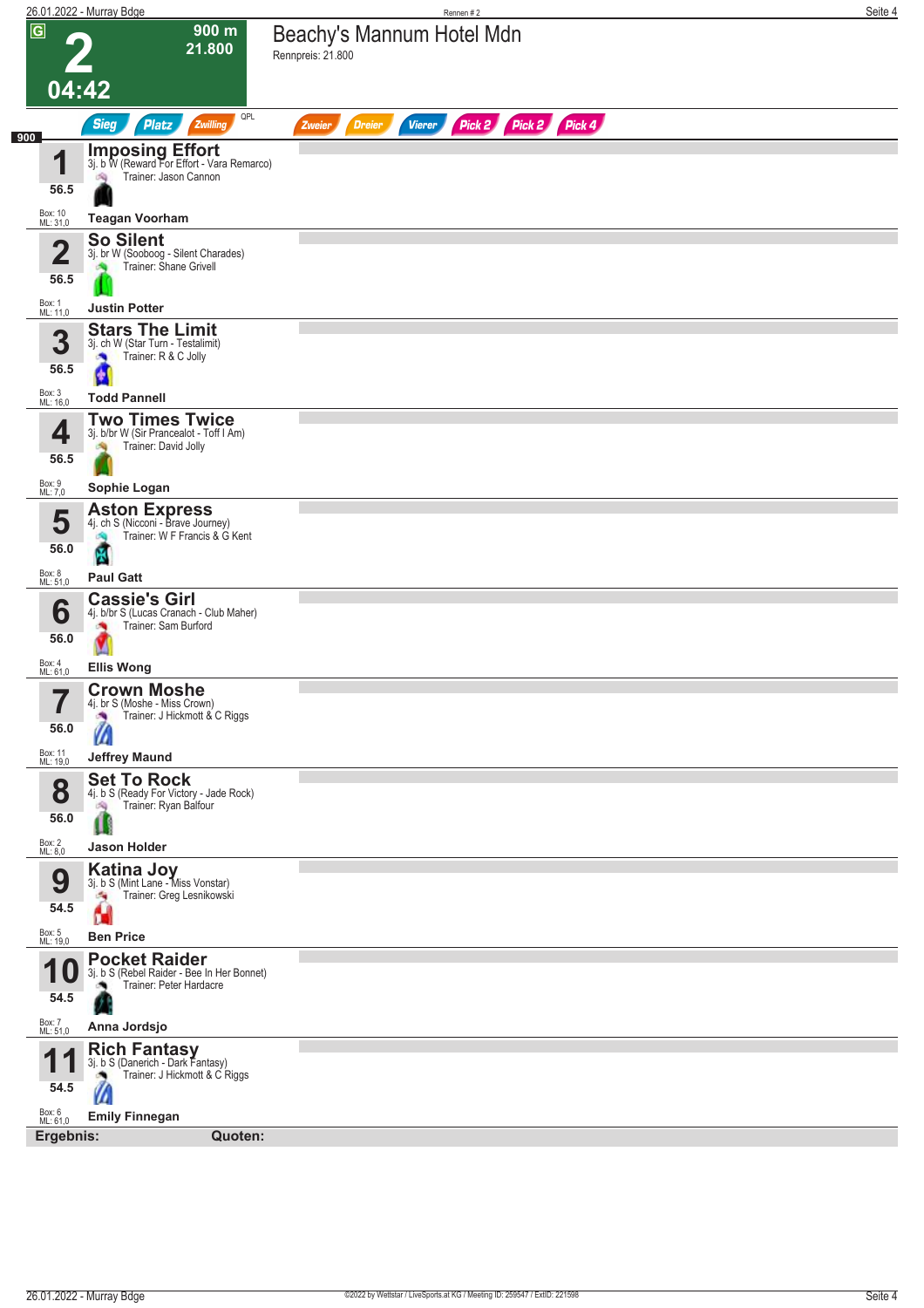|                                         | 26.01.2022 - Murray Bdge                                                                                  | Rennen #3                                                        | Seite 5 |
|-----------------------------------------|-----------------------------------------------------------------------------------------------------------|------------------------------------------------------------------|---------|
| $\overline{G}$                          | 1400 m<br>21.800                                                                                          | M.Millions Sa Raceday 5/3 Mdn<br>Rennpreis: 21.800               |         |
| 05:18                                   |                                                                                                           |                                                                  |         |
| 1400                                    | QPL<br><b>Sieg</b><br><b>Platz</b><br>Zwilling                                                            | Pick 2 Pick 2 Pick 4<br><b>Dreier</b><br><b>Vierer</b><br>Zweier |         |
| и<br>п<br>58.0                          | <b>Looking Forward</b><br>5j. b W (Mint Lane - Time Of Hope)<br>Trainer: Steven Schrader                  |                                                                  |         |
| Box: 3<br>ML: 41,0                      | <b>Ellis Wong</b><br><b>Sipsmith</b>                                                                      |                                                                  |         |
| $\overline{\mathbf{2}}$<br>58.0         | 4j. b W (Zebedee - Vintage Salon)<br>Trainer: Bill Bogarts<br>Q                                           |                                                                  |         |
| Box: 15<br>ML: 19,0                     | <b>Ben Price</b>                                                                                          |                                                                  |         |
| 3<br>56.5                               | <b>Bob's Reward</b><br>3j. br W (Warrior's Reward - Bojani)<br>Trainer: Peter Hardacre                    |                                                                  |         |
| Box: 6<br>ML: 19,0                      | Anna Jordsjo                                                                                              |                                                                  |         |
| 4<br>56.5                               | <b>Palatone</b><br>3j. b W (Palentino - Latina Belle)<br>Trainer: Shayne Cahill<br>6                      |                                                                  |         |
| Box: 2<br>ML: 91,0                      | Gary Lo                                                                                                   |                                                                  |         |
| 5<br>56.5                               | <b>Quick Return</b><br>3j. b W (Reward For Effort - Dalayel)<br>Trainer: Heather Lehmann<br>淘             |                                                                  |         |
| Box: 9<br>ML: 8,0                       | <b>Jeffrey Maund</b>                                                                                      |                                                                  |         |
| 6<br>56.5                               | <b>Revue</b><br>3j. b W (Delago Deluxe - Girls On Film)<br>Trainer: T & C Mcevoy<br>ŧ                     |                                                                  |         |
| Box: 17<br>ML: 35,0                     | <b>Todd Pannell</b>                                                                                       |                                                                  |         |
| 7<br>56.0                               | <b>Boiling Point</b><br>4j. ch S (Sizzling - Index Hugger)<br>Trainer: Kerri Mcanulty & Clint Binnie<br>× |                                                                  |         |
| Box: 14<br>ML: 91,0                     | <b>Teagan Voorham</b>                                                                                     |                                                                  |         |
| 8<br>56.0                               | <b>Heavenly Award</b><br>5j. br S (Shamus Award - Angels)<br>Trainer: Ian E Collins<br>∰                  |                                                                  |         |
| Box: 7<br>ML: 91,0                      | <b>Angus Chung</b><br><b>Miss Amanap</b>                                                                  |                                                                  |         |
| 9<br>56.0                               | 4j. gr S (Zebedee - Miss Panama)<br>Trainer: Mark Webb                                                    |                                                                  |         |
| Box: 11<br>ML: 19,0                     | R J Hurdle                                                                                                |                                                                  |         |
| и<br>1 U<br>56.0<br>Box: 12<br>ML: 16,0 | <b>Subuki</b><br>4j. b S (Foxwedge - Fuji Dancer)<br>Trainer: Trevor Montgomerie<br><b>Justin Potter</b>  |                                                                  |         |
| и<br>54.5                               | <b>Fast And Flexible</b><br>3j. b S (Ambidexter - Swift Encounter)<br>Trainer: Greg Lesnikowski           |                                                                  |         |
| Box: 5<br>ML: 19,0                      | <b>Paul Gatt</b><br><b>Starlocket</b>                                                                     |                                                                  |         |
| 54.5<br>Box: 13<br>ML: 12,0             | 3j. b S (Star Witness - Locket)<br>Trainer: John Hyam<br><b>S</b> Metcalfe                                |                                                                  |         |
|                                         |                                                                                                           |                                                                  |         |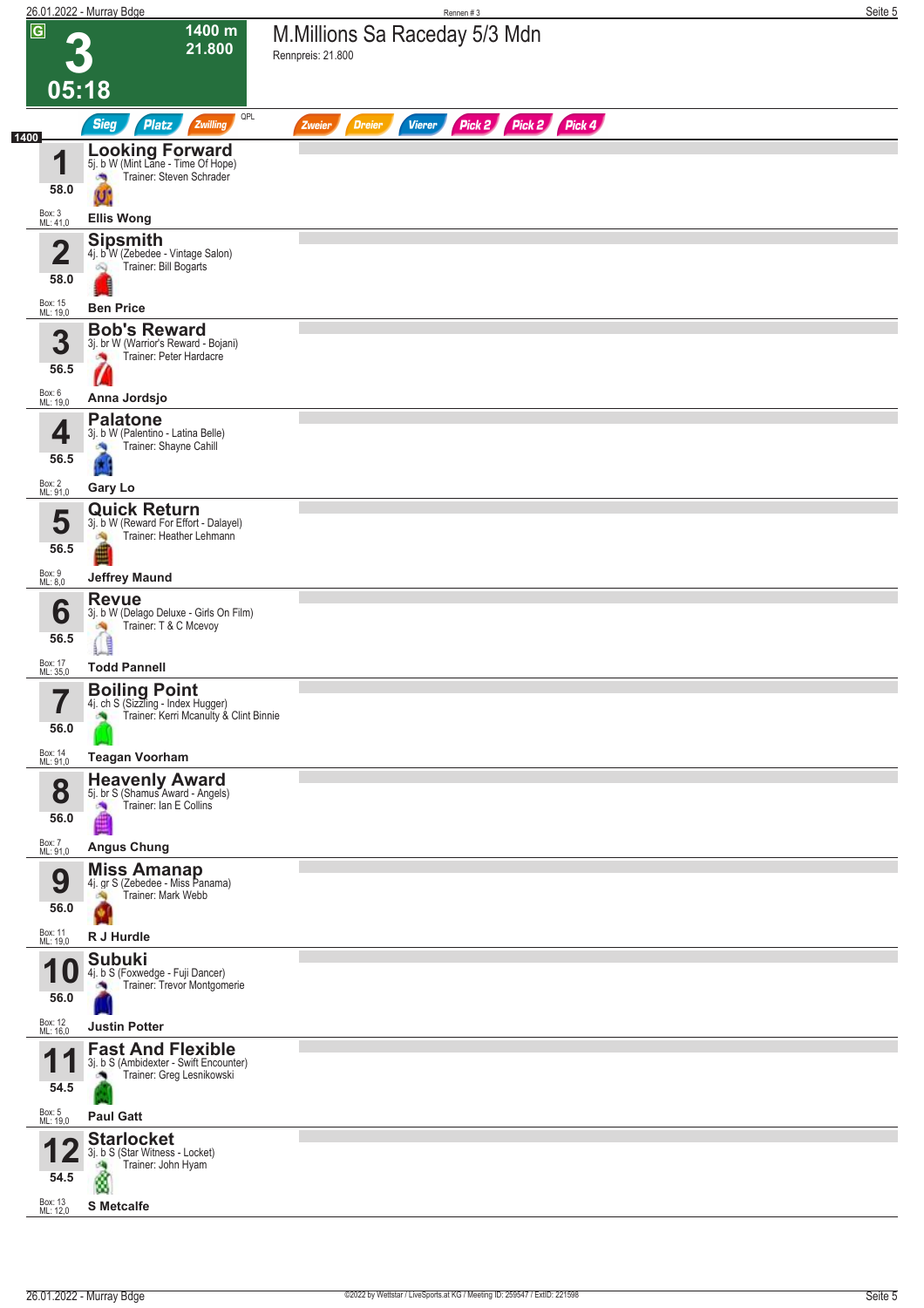| 26.01.2022 - Murray Bdge                                                                                                          | Rennen #3                                                        | Seite 6 |
|-----------------------------------------------------------------------------------------------------------------------------------|------------------------------------------------------------------|---------|
| $\overline{G}$<br>1400 m<br>21.800                                                                                                | M.Millions Sa Raceday 5/3 Mdn<br>Rennpreis: 21.800               |         |
| 05:18                                                                                                                             |                                                                  |         |
| QPL<br><b>Sieg</b><br><b>Platz</b><br>Zwilling                                                                                    | Pick 2 Pick 2 Pick 4<br><b>Vierer</b><br><b>Dreier</b><br>Zweier |         |
| <b>Tarz Le Rose</b><br>3j. b S (Tarzino - La Roseraie)<br>Trainer: Henry Dwyer<br>54.5                                            |                                                                  |         |
| Box: 8<br>ML: 51,0<br><b>Dom Tourneur</b>                                                                                         |                                                                  |         |
| <b>Yellow Idol</b><br>3j. b S (Sooboog - Velasco)<br>Trainer: Phillip Stokes                                                      |                                                                  |         |
| 54.5<br>Box: 4<br>ML: 33,0<br><b>Jason Holder</b>                                                                                 |                                                                  |         |
| <b>So Commanding</b><br>4j. br (So You Think - Commanding Secret)<br>$\overline{\mathbf{5}}$<br>Trainer: Dean Saxon<br>58.0<br>N. |                                                                  |         |
| Box: 16<br>ML: 91,0<br>Jessica Eaton                                                                                              |                                                                  |         |
| <b>Hooked On Jimmy</b><br>4j. ch W (Jimmy Creed - Up State)<br>Ö<br>Trainer: J Hickmott & C Riggs<br>Ù<br>58.0                    |                                                                  |         |
| Box: 10<br>ML: 31,0<br><b>Emily Finnegan</b>                                                                                      |                                                                  |         |
| <b>Alaltun</b><br>4j. b S (Mongolian Khan - Ha'penny)<br>Trainer: Jason Cannon                                                    |                                                                  |         |
| 56.0<br>G                                                                                                                         |                                                                  |         |
| Box: 1<br>ML: 71,0<br><b>Felicity Atkinson</b>                                                                                    |                                                                  |         |
| Ergebnis:<br>Quoten:                                                                                                              |                                                                  |         |
|                                                                                                                                   |                                                                  |         |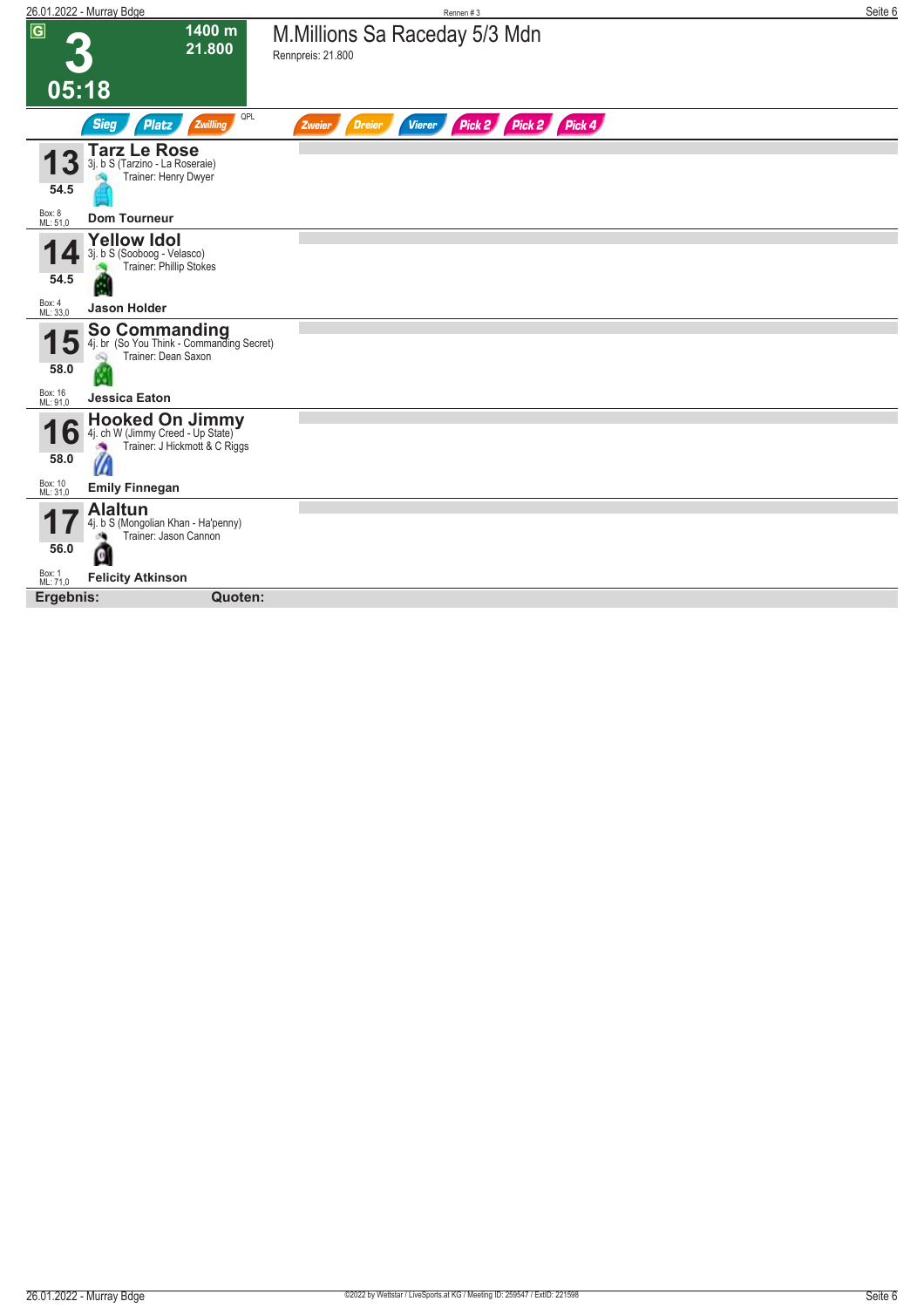| $\overline{G}$<br>1000 m<br>Murraylands Fire & Safety-Bm58<br>21.800<br>Rennpreis: 21.800<br>05:52<br>QPL<br>Pick 2 Pick 4 Pick 4<br><b>Sieg</b><br>Zwilling<br>Pick 2<br><b>Platz</b><br><b>Dreier</b><br><b>Vierer</b><br>Zweier<br>1000<br><b>Destiny's Republic</b><br>4j. b W (Reward For Effort - Palace De Lago)<br>1<br>Trainer: Matthew Seyers<br>$\mathcal{A}$<br>62.0<br>Box: 8<br>ML: 19,0<br><b>Jessica Eaton</b><br><b>General Mint</b><br>$\overline{\mathbf{2}}$<br>5j. ch W (Mint Lane - Nilreen)<br>Trainer: Francis Smith<br>59.5<br>Box: 5<br>ML: 7,0<br><b>Justin Potter</b><br><b>Sanbuck</b><br>3<br>5j. b W (Reward For Effort - Lateva)<br>Trainer: Byron Cozamanis<br>59.5<br>Box: 7<br>ML: 8,0<br>R J Hurdle<br><b>Em Bryan</b><br>7j. b W (Clangalang - Doubles Champion)<br>4<br>Trainer: Jarrod Lynch<br>59.0<br>Box: 9<br>ML: 41,0<br>Sophie Logan<br><b>Magic Delta</b><br>5<br>4j. br S (Better Than Ready - Cheap And Nast<br>Trainer: Paula Trenwith<br>÷. |  |
|-----------------------------------------------------------------------------------------------------------------------------------------------------------------------------------------------------------------------------------------------------------------------------------------------------------------------------------------------------------------------------------------------------------------------------------------------------------------------------------------------------------------------------------------------------------------------------------------------------------------------------------------------------------------------------------------------------------------------------------------------------------------------------------------------------------------------------------------------------------------------------------------------------------------------------------------------------------------------------------------------|--|
|                                                                                                                                                                                                                                                                                                                                                                                                                                                                                                                                                                                                                                                                                                                                                                                                                                                                                                                                                                                               |  |
|                                                                                                                                                                                                                                                                                                                                                                                                                                                                                                                                                                                                                                                                                                                                                                                                                                                                                                                                                                                               |  |
|                                                                                                                                                                                                                                                                                                                                                                                                                                                                                                                                                                                                                                                                                                                                                                                                                                                                                                                                                                                               |  |
|                                                                                                                                                                                                                                                                                                                                                                                                                                                                                                                                                                                                                                                                                                                                                                                                                                                                                                                                                                                               |  |
|                                                                                                                                                                                                                                                                                                                                                                                                                                                                                                                                                                                                                                                                                                                                                                                                                                                                                                                                                                                               |  |
|                                                                                                                                                                                                                                                                                                                                                                                                                                                                                                                                                                                                                                                                                                                                                                                                                                                                                                                                                                                               |  |
|                                                                                                                                                                                                                                                                                                                                                                                                                                                                                                                                                                                                                                                                                                                                                                                                                                                                                                                                                                                               |  |
|                                                                                                                                                                                                                                                                                                                                                                                                                                                                                                                                                                                                                                                                                                                                                                                                                                                                                                                                                                                               |  |
|                                                                                                                                                                                                                                                                                                                                                                                                                                                                                                                                                                                                                                                                                                                                                                                                                                                                                                                                                                                               |  |
|                                                                                                                                                                                                                                                                                                                                                                                                                                                                                                                                                                                                                                                                                                                                                                                                                                                                                                                                                                                               |  |
|                                                                                                                                                                                                                                                                                                                                                                                                                                                                                                                                                                                                                                                                                                                                                                                                                                                                                                                                                                                               |  |
|                                                                                                                                                                                                                                                                                                                                                                                                                                                                                                                                                                                                                                                                                                                                                                                                                                                                                                                                                                                               |  |
|                                                                                                                                                                                                                                                                                                                                                                                                                                                                                                                                                                                                                                                                                                                                                                                                                                                                                                                                                                                               |  |
|                                                                                                                                                                                                                                                                                                                                                                                                                                                                                                                                                                                                                                                                                                                                                                                                                                                                                                                                                                                               |  |
|                                                                                                                                                                                                                                                                                                                                                                                                                                                                                                                                                                                                                                                                                                                                                                                                                                                                                                                                                                                               |  |
|                                                                                                                                                                                                                                                                                                                                                                                                                                                                                                                                                                                                                                                                                                                                                                                                                                                                                                                                                                                               |  |
|                                                                                                                                                                                                                                                                                                                                                                                                                                                                                                                                                                                                                                                                                                                                                                                                                                                                                                                                                                                               |  |
|                                                                                                                                                                                                                                                                                                                                                                                                                                                                                                                                                                                                                                                                                                                                                                                                                                                                                                                                                                                               |  |
|                                                                                                                                                                                                                                                                                                                                                                                                                                                                                                                                                                                                                                                                                                                                                                                                                                                                                                                                                                                               |  |
| 58.0                                                                                                                                                                                                                                                                                                                                                                                                                                                                                                                                                                                                                                                                                                                                                                                                                                                                                                                                                                                          |  |
| Box: 4<br>ML: 16,0<br><b>Justin Huxtable</b>                                                                                                                                                                                                                                                                                                                                                                                                                                                                                                                                                                                                                                                                                                                                                                                                                                                                                                                                                  |  |
| <b>Two Odd Sox</b><br>6<br>8j. b W (Reward For Effort - Blithe Peril)                                                                                                                                                                                                                                                                                                                                                                                                                                                                                                                                                                                                                                                                                                                                                                                                                                                                                                                         |  |
| Trainer: Shayne Cahill                                                                                                                                                                                                                                                                                                                                                                                                                                                                                                                                                                                                                                                                                                                                                                                                                                                                                                                                                                        |  |
| 58.0<br>E                                                                                                                                                                                                                                                                                                                                                                                                                                                                                                                                                                                                                                                                                                                                                                                                                                                                                                                                                                                     |  |
| Box: 6<br>ML: 28,0<br><b>Todd Pannell</b><br><b>Liberty Power</b>                                                                                                                                                                                                                                                                                                                                                                                                                                                                                                                                                                                                                                                                                                                                                                                                                                                                                                                             |  |
| ۳,<br>6j. br W (Statue Of Liberty - Risque Rouge)<br>Trainer: Scott Irlam                                                                                                                                                                                                                                                                                                                                                                                                                                                                                                                                                                                                                                                                                                                                                                                                                                                                                                                     |  |
| 57.0                                                                                                                                                                                                                                                                                                                                                                                                                                                                                                                                                                                                                                                                                                                                                                                                                                                                                                                                                                                          |  |
| Box: 2<br>ML: 16,0<br>Anna Jordsjo                                                                                                                                                                                                                                                                                                                                                                                                                                                                                                                                                                                                                                                                                                                                                                                                                                                                                                                                                            |  |
| Yeelanna<br>8<br>5j. gr/br S (The Factor - Pincoya)                                                                                                                                                                                                                                                                                                                                                                                                                                                                                                                                                                                                                                                                                                                                                                                                                                                                                                                                           |  |
| Trainer: David Jolly<br>57.0                                                                                                                                                                                                                                                                                                                                                                                                                                                                                                                                                                                                                                                                                                                                                                                                                                                                                                                                                                  |  |
| Box: 1<br>ML: 3,0<br><b>Kristo Sardelic</b>                                                                                                                                                                                                                                                                                                                                                                                                                                                                                                                                                                                                                                                                                                                                                                                                                                                                                                                                                   |  |
| <b>Majestic Missile</b><br>9<br>5j. b/br W (Smart Missile - Magestique)                                                                                                                                                                                                                                                                                                                                                                                                                                                                                                                                                                                                                                                                                                                                                                                                                                                                                                                       |  |
| Trainer: Travis Doudle<br>56.5                                                                                                                                                                                                                                                                                                                                                                                                                                                                                                                                                                                                                                                                                                                                                                                                                                                                                                                                                                |  |
| أسرأ                                                                                                                                                                                                                                                                                                                                                                                                                                                                                                                                                                                                                                                                                                                                                                                                                                                                                                                                                                                          |  |
| Box: 3<br>ML: 41,0<br><b>Ben Price</b><br>Ergebnis:<br>Quoten:                                                                                                                                                                                                                                                                                                                                                                                                                                                                                                                                                                                                                                                                                                                                                                                                                                                                                                                                |  |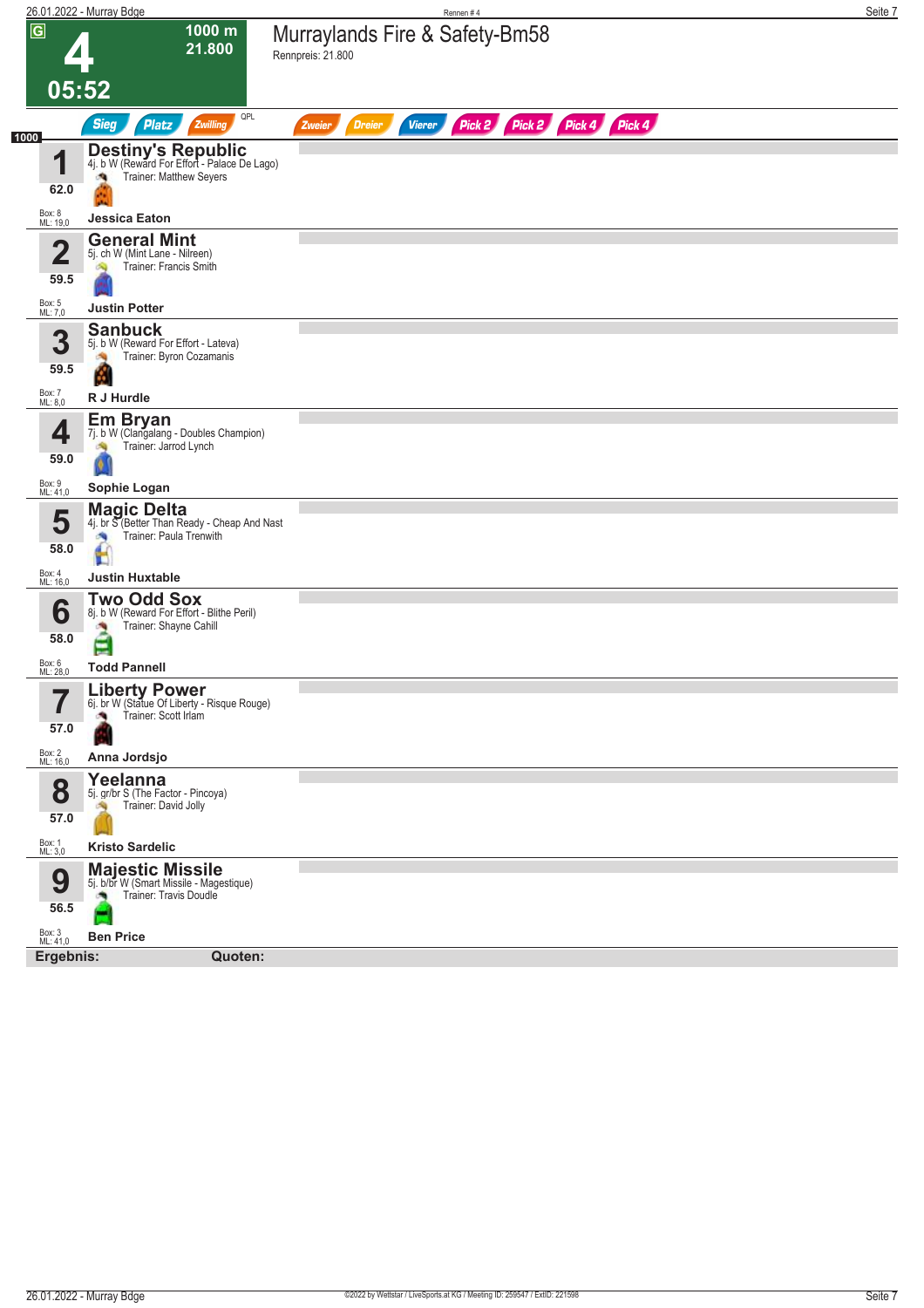|      |                                 | 26.01.2022 - Murray Bdge                                                                                              | Rennen#5                                                                | Seite 8 |
|------|---------------------------------|-----------------------------------------------------------------------------------------------------------------------|-------------------------------------------------------------------------|---------|
|      | $\overline{G}$                  | 1600 m<br>21.800                                                                                                      | Murdoch Insurance Brokers-Bm58<br>Rennpreis: 21.800                     |         |
|      | 06:33                           |                                                                                                                       |                                                                         |         |
|      |                                 | QPL<br><b>Sieg</b><br>Zwilling<br><b>Platz</b>                                                                        | Pick 2 Pick 2 Pick 3 Pick 4<br><b>Vierer</b><br><b>Dreier</b><br>Zweier |         |
| 1600 | и<br>61.5                       | <b>Alpha Raider</b><br>4j. b/br W (Rebel Raider - Final Centaine)<br>Trainer: Heather Lehmann                         |                                                                         |         |
|      | Box: 1<br>ML: 5,0               | <b>Ben Price</b>                                                                                                      |                                                                         |         |
|      | 2<br>60.0<br>Box: 3<br>ML: 14,0 | <b>Persian Empire</b><br>7j. b W (Savabeel - Persian Dynasty)<br>Trainer: Matthew Seyers<br>鸣<br><b>Jessica Eaton</b> |                                                                         |         |
|      | 3<br>60.0                       | <b>Spy Colonel</b><br>4j. br W (Rich Enuff - Fantastic Glen)<br>Trainer: Paula Trenwith                               |                                                                         |         |
|      | Box: 12<br>ML: 7,0              | <b>Justin Huxtable</b>                                                                                                |                                                                         |         |
|      | 4<br>59.5                       | <b>Harbouring</b><br>6j. b W (Harbour Watch - Crystal Belle)<br>Trainer: Garret Lynch<br>6                            |                                                                         |         |
|      | Box: 4<br>ML: 6,0               | R J Hurdle                                                                                                            |                                                                         |         |
|      | 5<br>59.0                       | <b>Another Whine</b><br>4j. b/br W (Pierro - To Please A Lady)<br>Trainer: J Hickmott & C Riggs<br>×<br>M             |                                                                         |         |
|      | Box: 9<br>ML: 51,0              | <b>Jeffrey Maund</b>                                                                                                  |                                                                         |         |
|      | 6<br>57.5                       | <b>Fiamette</b><br>4j. b/br S (Casino Prince - Maiden On Fire)<br>Trainer: Jess Giles<br>Y.                           |                                                                         |         |
|      | Box: 10<br>ML: 10,0             | <b>Eran Boyd</b>                                                                                                      |                                                                         |         |
|      | 7<br>$\blacksquare$<br>57.5     | <b>Miss Pearly Kate</b><br>4j. b S (Master Of Design - Pearly Kate)<br>Trainer: Dan Shepherd<br>×,                    |                                                                         |         |
|      | Box: 6<br>ML: 61,0              | <b>Teagan Voorham</b>                                                                                                 |                                                                         |         |
|      | 8<br>57.5<br>Box: 7<br>ML: 44,0 | <b>Mug's Game</b><br>5j. b S (Legion - Chickasan)<br>Trainer: Nicole Bruggemann<br>$\star$<br><b>Ellis Wong</b>       |                                                                         |         |
|      |                                 | Le Dupe                                                                                                               |                                                                         |         |
|      | 9<br>57.0<br>Box: 2<br>ML: 12,0 | 8j. b W (Duporth - Triangular)<br>Trainer: J Louise & J Frew<br><b>Justin Potter</b>                                  |                                                                         |         |
|      |                                 | <b>Antipas</b>                                                                                                        |                                                                         |         |
|      | 56.5<br>Box: 11<br>ML: 85,0     | 7j. b W (Testa Rossa - Flying Mistress)<br>Trainer: Dion Koch<br>ß<br>Anna Jordsjo                                    |                                                                         |         |
|      |                                 | <b>Scotch On The Rock</b>                                                                                             |                                                                         |         |
|      | и<br>56.5                       | 4j. b W (Rockaroundtheclock - Arakazel)<br>Trainer: R H Wilkinson                                                     |                                                                         |         |
|      | Box: 5<br>ML: 41,0              | <b>Jason Holder</b>                                                                                                   |                                                                         |         |
|      | 55.5<br>Box: 8<br>ML: 41,0      | <b>Azzuro Bianco</b><br>7j. b W (Dream Ahead - General Chloe)<br>Trainer: Garret Lynch<br>óQ<br><b>Emily Finnegan</b> |                                                                         |         |
|      |                                 |                                                                                                                       |                                                                         |         |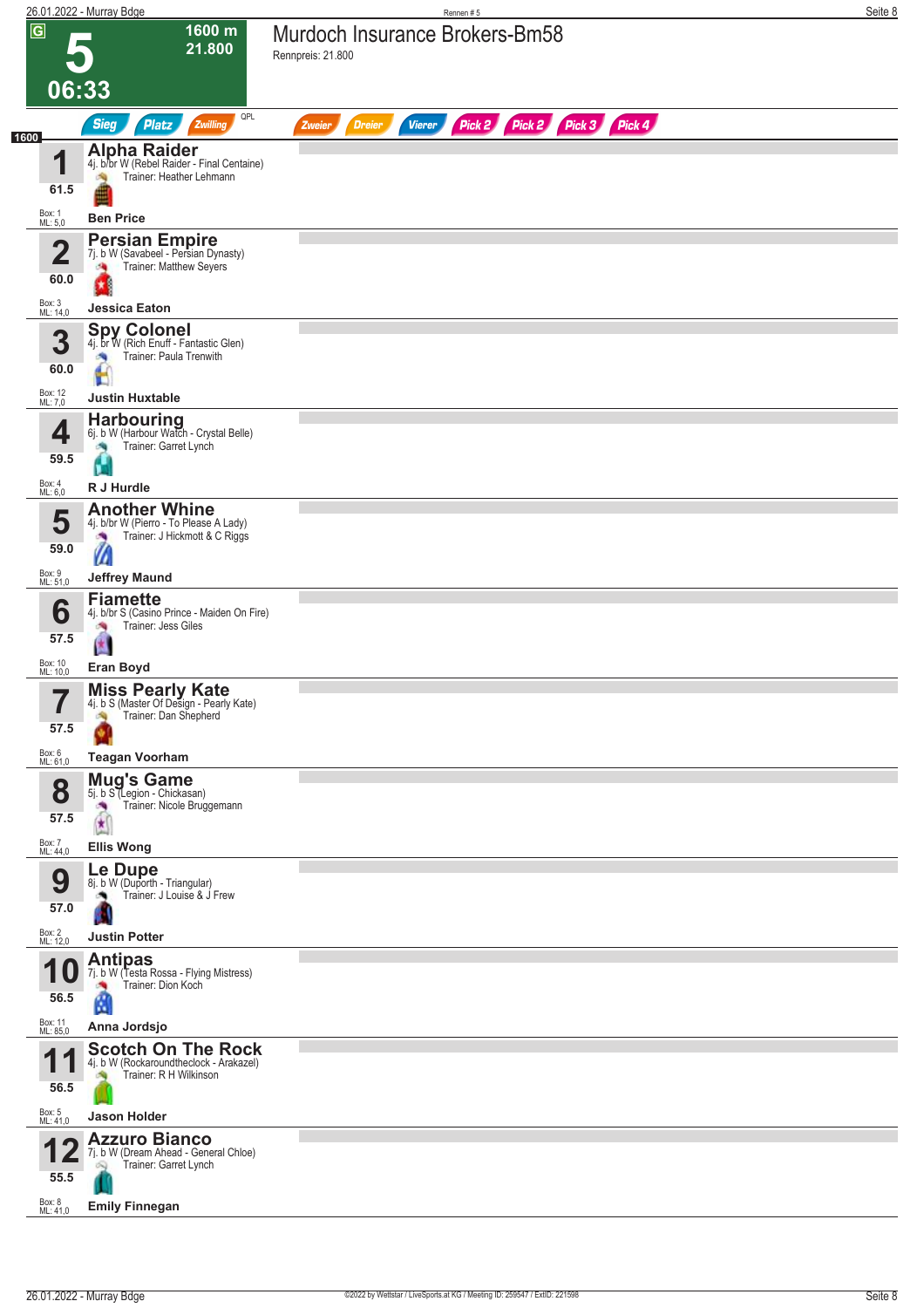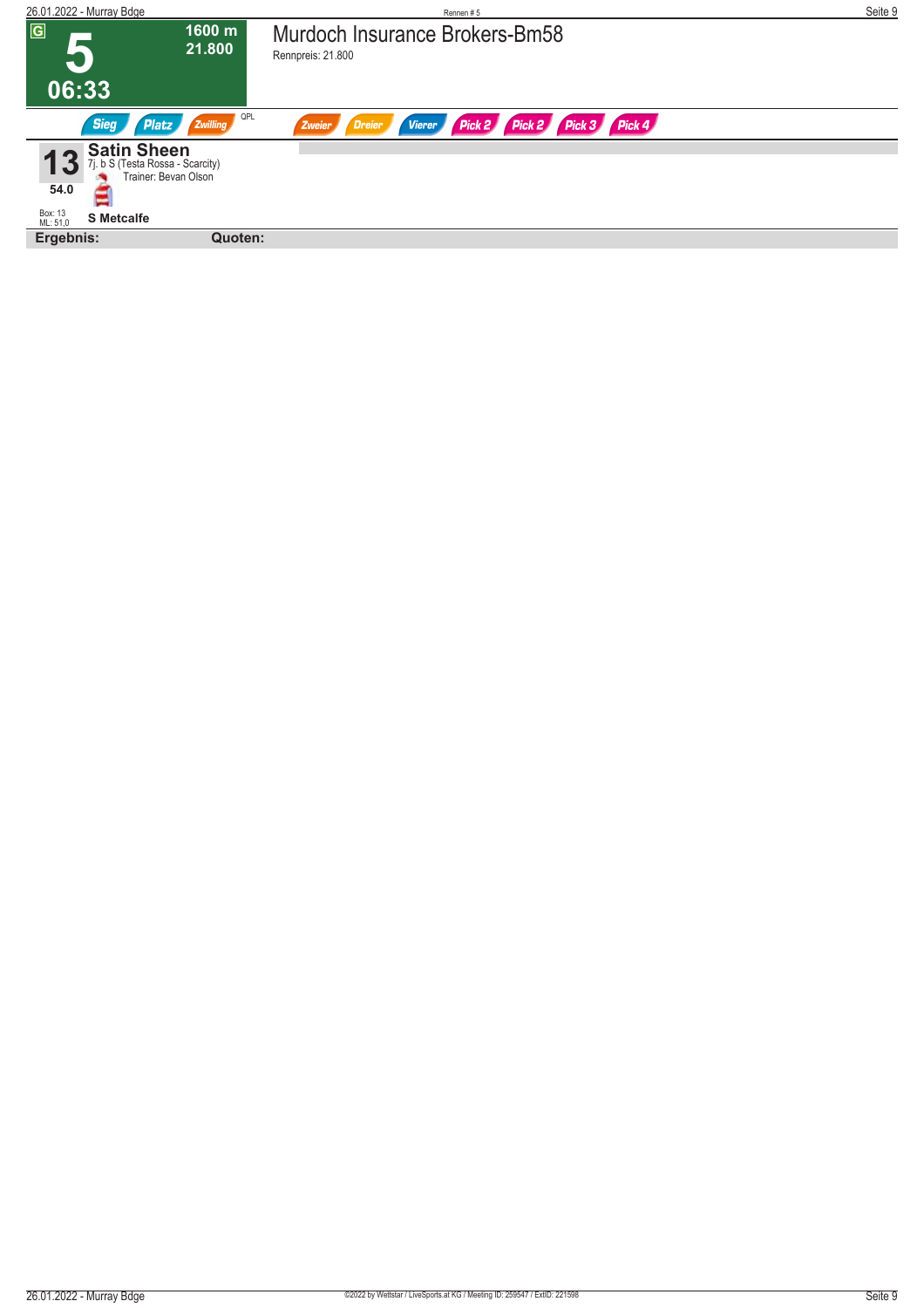| $\overline{G}$<br>1400 m<br><b>Rainforest Retreat Hcp</b><br>21.800<br>Rennpreis: 21.800<br>$\bullet$<br>07:14<br>QPL<br>Pick 2 Pick 2 Pick 3 Pick 4<br><b>Sieg</b><br><b>Platz</b><br>Zwilling<br><b>Dreier</b><br><b>Vierer</b><br>Zweier<br>1400<br>Yulong Justify<br>4j. ch W (Written Tycoon - Rossa Mia)<br>И<br>Trainer: T & C Mcevoy<br>Q<br>61.0<br>Box: 8<br>ML: 65,0<br><b>Todd Pannell</b><br><b>Ye Hella</b><br>$\overline{\mathbf{2}}$<br>4j. b W (Fastnet Rock - House Mouse)<br>Trainer: Emma Hubbard<br>淘<br>59.0<br>Box: 5<br>ML: 36,0<br>R J Hurdle<br><b>Hallaroste</b><br>3<br>4j. gr H (Americain - Pictune)<br>Trainer: Matthew Seyers<br>阀<br>58.0<br>Box: 10<br>ML: 12,0<br><b>Paul Gatt</b><br><b>Captain Solo</b><br>4<br>5j. b W (Jakkalberry - Errant)<br>Trainer: Shayne Cahill<br>57.0<br>Box: 7<br><b>Jessica Eaton</b><br>ML: 75,0<br><b>Well Known</b><br>5<br>5j. br W (Deep Field - Disclosure)<br>Trainer: Trevor Montgomerie<br>56.5<br>Box: 2<br>ML: 14,0<br><b>Justin Potter</b><br><b>Enlist</b><br>6<br>4j. b W (Sepoy - Vexation)<br>Trainer: Matthew Seyers<br>56.0<br>Box: 9<br>ML: 16,0<br>Anna Jordsjo<br><b>Stackable</b><br>7<br>4j. br/bl W (Press Statement - Stacked)<br>$\blacksquare$<br>Trainer: Kristi Evans<br>ాం<br>56.0<br>Box: 3<br>ML: 20,0<br><b>S</b> Metcalfe<br><b>Stratessa</b><br>8<br>5j. ch S (Stratum - Betterthanblushing)<br>Trainer: Henry Dwyer<br>56.0<br>Box: 6<br>ML: 20,0<br><b>Dom Tourneur</b><br><b>It's All Gossip</b><br>6j. ch S (Typhon - Pradastar)<br>9<br>Trainer: Garret Lynch<br>55.5<br>Box: 12<br>ML: 61,0<br><b>Ben Price</b><br><b>St Just</b><br>4j. b S (Showcasing - Sarajay)<br>Trainer: Leon Macdonald & Andrew GI<br>55.5<br>Box: 11<br>ML: 4,0<br><b>Jason Holder</b><br><b>Shezourcash</b><br>4<br>4j. b S (Rock Hero - Madam Redoute)<br>Trainer: G & N Searle & B Callanan<br>ക<br>54.0<br>Box: 4<br>ML: 20,0<br><b>Ellis Wong</b><br>Go Boo Boo<br>5j. br/bl S (Shinzig - Silver Raven)<br>Trainer: Emma Hubbard<br>54.0<br>Box: 1<br>ML: 501,0<br>Ergebnis:<br>Quoten: | <u> 26.01.2022 - Murray Bdge</u> | Rennen#6 | Seite 10 |
|----------------------------------------------------------------------------------------------------------------------------------------------------------------------------------------------------------------------------------------------------------------------------------------------------------------------------------------------------------------------------------------------------------------------------------------------------------------------------------------------------------------------------------------------------------------------------------------------------------------------------------------------------------------------------------------------------------------------------------------------------------------------------------------------------------------------------------------------------------------------------------------------------------------------------------------------------------------------------------------------------------------------------------------------------------------------------------------------------------------------------------------------------------------------------------------------------------------------------------------------------------------------------------------------------------------------------------------------------------------------------------------------------------------------------------------------------------------------------------------------------------------------------------------------------------------------------------------------------------------------------------------------------------------------------------------------------------------------------------------------------------------------------------------------------------------------------------------------------------------------------------------------------------------------------------------------------------------------------------------------------------------------------------------------------------------------------------|----------------------------------|----------|----------|
|                                                                                                                                                                                                                                                                                                                                                                                                                                                                                                                                                                                                                                                                                                                                                                                                                                                                                                                                                                                                                                                                                                                                                                                                                                                                                                                                                                                                                                                                                                                                                                                                                                                                                                                                                                                                                                                                                                                                                                                                                                                                                  |                                  |          |          |
|                                                                                                                                                                                                                                                                                                                                                                                                                                                                                                                                                                                                                                                                                                                                                                                                                                                                                                                                                                                                                                                                                                                                                                                                                                                                                                                                                                                                                                                                                                                                                                                                                                                                                                                                                                                                                                                                                                                                                                                                                                                                                  |                                  |          |          |
|                                                                                                                                                                                                                                                                                                                                                                                                                                                                                                                                                                                                                                                                                                                                                                                                                                                                                                                                                                                                                                                                                                                                                                                                                                                                                                                                                                                                                                                                                                                                                                                                                                                                                                                                                                                                                                                                                                                                                                                                                                                                                  |                                  |          |          |
|                                                                                                                                                                                                                                                                                                                                                                                                                                                                                                                                                                                                                                                                                                                                                                                                                                                                                                                                                                                                                                                                                                                                                                                                                                                                                                                                                                                                                                                                                                                                                                                                                                                                                                                                                                                                                                                                                                                                                                                                                                                                                  |                                  |          |          |
|                                                                                                                                                                                                                                                                                                                                                                                                                                                                                                                                                                                                                                                                                                                                                                                                                                                                                                                                                                                                                                                                                                                                                                                                                                                                                                                                                                                                                                                                                                                                                                                                                                                                                                                                                                                                                                                                                                                                                                                                                                                                                  |                                  |          |          |
|                                                                                                                                                                                                                                                                                                                                                                                                                                                                                                                                                                                                                                                                                                                                                                                                                                                                                                                                                                                                                                                                                                                                                                                                                                                                                                                                                                                                                                                                                                                                                                                                                                                                                                                                                                                                                                                                                                                                                                                                                                                                                  |                                  |          |          |
|                                                                                                                                                                                                                                                                                                                                                                                                                                                                                                                                                                                                                                                                                                                                                                                                                                                                                                                                                                                                                                                                                                                                                                                                                                                                                                                                                                                                                                                                                                                                                                                                                                                                                                                                                                                                                                                                                                                                                                                                                                                                                  |                                  |          |          |
|                                                                                                                                                                                                                                                                                                                                                                                                                                                                                                                                                                                                                                                                                                                                                                                                                                                                                                                                                                                                                                                                                                                                                                                                                                                                                                                                                                                                                                                                                                                                                                                                                                                                                                                                                                                                                                                                                                                                                                                                                                                                                  |                                  |          |          |
|                                                                                                                                                                                                                                                                                                                                                                                                                                                                                                                                                                                                                                                                                                                                                                                                                                                                                                                                                                                                                                                                                                                                                                                                                                                                                                                                                                                                                                                                                                                                                                                                                                                                                                                                                                                                                                                                                                                                                                                                                                                                                  |                                  |          |          |
|                                                                                                                                                                                                                                                                                                                                                                                                                                                                                                                                                                                                                                                                                                                                                                                                                                                                                                                                                                                                                                                                                                                                                                                                                                                                                                                                                                                                                                                                                                                                                                                                                                                                                                                                                                                                                                                                                                                                                                                                                                                                                  |                                  |          |          |
|                                                                                                                                                                                                                                                                                                                                                                                                                                                                                                                                                                                                                                                                                                                                                                                                                                                                                                                                                                                                                                                                                                                                                                                                                                                                                                                                                                                                                                                                                                                                                                                                                                                                                                                                                                                                                                                                                                                                                                                                                                                                                  |                                  |          |          |
|                                                                                                                                                                                                                                                                                                                                                                                                                                                                                                                                                                                                                                                                                                                                                                                                                                                                                                                                                                                                                                                                                                                                                                                                                                                                                                                                                                                                                                                                                                                                                                                                                                                                                                                                                                                                                                                                                                                                                                                                                                                                                  |                                  |          |          |
|                                                                                                                                                                                                                                                                                                                                                                                                                                                                                                                                                                                                                                                                                                                                                                                                                                                                                                                                                                                                                                                                                                                                                                                                                                                                                                                                                                                                                                                                                                                                                                                                                                                                                                                                                                                                                                                                                                                                                                                                                                                                                  |                                  |          |          |
|                                                                                                                                                                                                                                                                                                                                                                                                                                                                                                                                                                                                                                                                                                                                                                                                                                                                                                                                                                                                                                                                                                                                                                                                                                                                                                                                                                                                                                                                                                                                                                                                                                                                                                                                                                                                                                                                                                                                                                                                                                                                                  |                                  |          |          |
|                                                                                                                                                                                                                                                                                                                                                                                                                                                                                                                                                                                                                                                                                                                                                                                                                                                                                                                                                                                                                                                                                                                                                                                                                                                                                                                                                                                                                                                                                                                                                                                                                                                                                                                                                                                                                                                                                                                                                                                                                                                                                  |                                  |          |          |
|                                                                                                                                                                                                                                                                                                                                                                                                                                                                                                                                                                                                                                                                                                                                                                                                                                                                                                                                                                                                                                                                                                                                                                                                                                                                                                                                                                                                                                                                                                                                                                                                                                                                                                                                                                                                                                                                                                                                                                                                                                                                                  |                                  |          |          |
|                                                                                                                                                                                                                                                                                                                                                                                                                                                                                                                                                                                                                                                                                                                                                                                                                                                                                                                                                                                                                                                                                                                                                                                                                                                                                                                                                                                                                                                                                                                                                                                                                                                                                                                                                                                                                                                                                                                                                                                                                                                                                  |                                  |          |          |
|                                                                                                                                                                                                                                                                                                                                                                                                                                                                                                                                                                                                                                                                                                                                                                                                                                                                                                                                                                                                                                                                                                                                                                                                                                                                                                                                                                                                                                                                                                                                                                                                                                                                                                                                                                                                                                                                                                                                                                                                                                                                                  |                                  |          |          |
|                                                                                                                                                                                                                                                                                                                                                                                                                                                                                                                                                                                                                                                                                                                                                                                                                                                                                                                                                                                                                                                                                                                                                                                                                                                                                                                                                                                                                                                                                                                                                                                                                                                                                                                                                                                                                                                                                                                                                                                                                                                                                  |                                  |          |          |
|                                                                                                                                                                                                                                                                                                                                                                                                                                                                                                                                                                                                                                                                                                                                                                                                                                                                                                                                                                                                                                                                                                                                                                                                                                                                                                                                                                                                                                                                                                                                                                                                                                                                                                                                                                                                                                                                                                                                                                                                                                                                                  |                                  |          |          |
|                                                                                                                                                                                                                                                                                                                                                                                                                                                                                                                                                                                                                                                                                                                                                                                                                                                                                                                                                                                                                                                                                                                                                                                                                                                                                                                                                                                                                                                                                                                                                                                                                                                                                                                                                                                                                                                                                                                                                                                                                                                                                  |                                  |          |          |
|                                                                                                                                                                                                                                                                                                                                                                                                                                                                                                                                                                                                                                                                                                                                                                                                                                                                                                                                                                                                                                                                                                                                                                                                                                                                                                                                                                                                                                                                                                                                                                                                                                                                                                                                                                                                                                                                                                                                                                                                                                                                                  |                                  |          |          |
|                                                                                                                                                                                                                                                                                                                                                                                                                                                                                                                                                                                                                                                                                                                                                                                                                                                                                                                                                                                                                                                                                                                                                                                                                                                                                                                                                                                                                                                                                                                                                                                                                                                                                                                                                                                                                                                                                                                                                                                                                                                                                  |                                  |          |          |
|                                                                                                                                                                                                                                                                                                                                                                                                                                                                                                                                                                                                                                                                                                                                                                                                                                                                                                                                                                                                                                                                                                                                                                                                                                                                                                                                                                                                                                                                                                                                                                                                                                                                                                                                                                                                                                                                                                                                                                                                                                                                                  |                                  |          |          |
|                                                                                                                                                                                                                                                                                                                                                                                                                                                                                                                                                                                                                                                                                                                                                                                                                                                                                                                                                                                                                                                                                                                                                                                                                                                                                                                                                                                                                                                                                                                                                                                                                                                                                                                                                                                                                                                                                                                                                                                                                                                                                  |                                  |          |          |
|                                                                                                                                                                                                                                                                                                                                                                                                                                                                                                                                                                                                                                                                                                                                                                                                                                                                                                                                                                                                                                                                                                                                                                                                                                                                                                                                                                                                                                                                                                                                                                                                                                                                                                                                                                                                                                                                                                                                                                                                                                                                                  |                                  |          |          |
|                                                                                                                                                                                                                                                                                                                                                                                                                                                                                                                                                                                                                                                                                                                                                                                                                                                                                                                                                                                                                                                                                                                                                                                                                                                                                                                                                                                                                                                                                                                                                                                                                                                                                                                                                                                                                                                                                                                                                                                                                                                                                  |                                  |          |          |
|                                                                                                                                                                                                                                                                                                                                                                                                                                                                                                                                                                                                                                                                                                                                                                                                                                                                                                                                                                                                                                                                                                                                                                                                                                                                                                                                                                                                                                                                                                                                                                                                                                                                                                                                                                                                                                                                                                                                                                                                                                                                                  |                                  |          |          |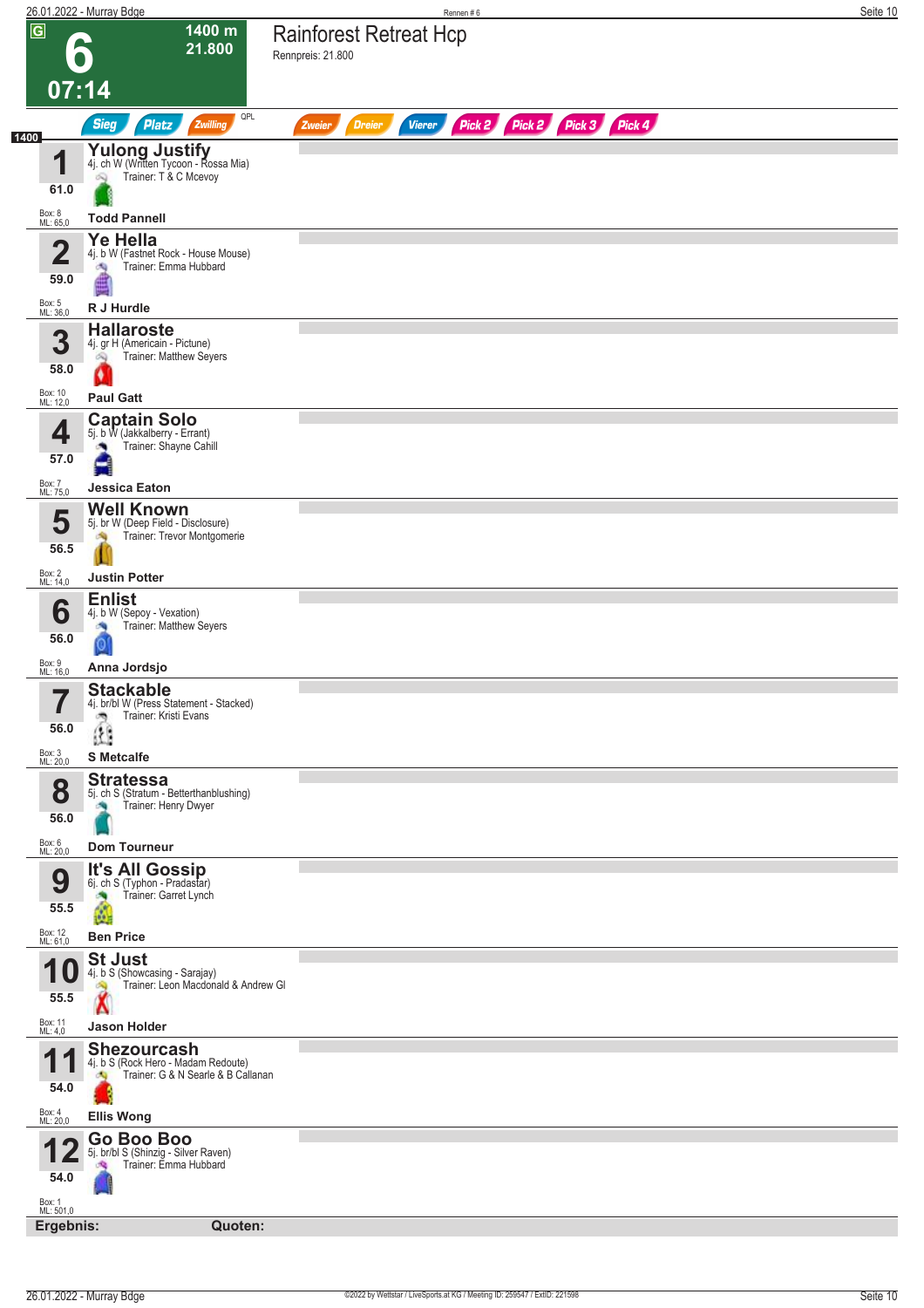|      |                            | 26.01.2022 - Murray Bdge                                                                       | Rennen #7                                                        | Seite 11 |
|------|----------------------------|------------------------------------------------------------------------------------------------|------------------------------------------------------------------|----------|
|      | $\overline{G}$             | 1200 m<br>21.800                                                                               | <b>Bryan Guy Memorial</b><br>Rennpreis: 21.800                   |          |
|      |                            | 07:54                                                                                          |                                                                  |          |
| 1200 |                            | QPL<br><b>Sieg</b><br>Platz<br>Zwilling                                                        | Pick 2 Pick 3 Pick 4<br><b>Dreier</b><br><b>Vierer</b><br>Zweier |          |
|      | и                          | <b>He Will Boom</b><br>6j. b W (Spirit Of Boom - Animated)                                     |                                                                  |          |
|      | 59.5                       | Trainer: G & N Searle & B Callanan<br>óQ<br>Щ.                                                 |                                                                  |          |
|      | Box: 8<br>ML: 85,0         | <b>Ellis Wong</b>                                                                              |                                                                  |          |
|      | 2<br>◢                     | <b>Vindex</b><br>8j. b W (Fastnet Rock - Mithila)                                              |                                                                  |          |
|      | 58.5                       | Trainer: Kristi Evans<br>ತ್ರಾ<br>Œ                                                             |                                                                  |          |
|      | Box: 3<br>ML: 41,0         | Anna Jordsjo                                                                                   |                                                                  |          |
|      | 3<br>58.5                  | <b>Vivaldi's Quest</b><br>8j. ch W (Ilovethiscity - Autumnconcerto)<br>Trainer: Matthew Seyers |                                                                  |          |
|      | Box: 10<br>ML: 16,0        | <b>Jessica Eaton</b>                                                                           |                                                                  |          |
|      | 4                          | <b>Ancient History</b><br>9j. ch W (Shamardal - Antiquities)<br>Trainer: Dean Saxon<br>Q       |                                                                  |          |
|      | 58.0                       |                                                                                                |                                                                  |          |
|      | Box: 6<br>ML: 12,0         | <b>Todd Pannell</b><br><b>Better</b>                                                           |                                                                  |          |
|      | 5<br>58.0                  | 4j. br/bl S (Myboycharlie - Better Be The One)<br>Trainer: Jon O'Connor                        |                                                                  |          |
|      | Box: 15<br>ML: 501,0       | <b>Angus Chung</b>                                                                             |                                                                  |          |
|      | 6                          | <b>Fast Plan</b><br>8j. b W (Strategic - What A Beauty)<br>Trainer: Gary & Dean Alexander      |                                                                  |          |
|      | 58.0                       | V                                                                                              |                                                                  |          |
|      | Box: 13<br>ML: 51,0        | <b>Paul Gatt</b>                                                                               |                                                                  |          |
|      | 7<br>,<br>57.5             | Bignota<br>4j. b W (All Too Hard - Fountain Joy)<br>Trainer: Byron Cozamanis                   |                                                                  |          |
|      | Box: 1<br>ML: 75,0         | <b>Angus Chung</b>                                                                             |                                                                  |          |
|      |                            | <b>L'il Piper</b>                                                                              |                                                                  |          |
|      | 8<br>57.5                  | 4j. b S (Ready For Victory - Evasive)<br>Trainer: John Hyam<br>ø                               |                                                                  |          |
|      | Box: 12<br>ML: 501,0       | <b>Emily Finnegan</b>                                                                          |                                                                  |          |
|      | 9                          | <b>Mighty Mabel</b><br>7j. b/br S (Pellizotti - Nightsinwhitesatin)                            |                                                                  |          |
|      | 57.5                       | Trainer: Darryl Dodson                                                                         |                                                                  |          |
|      | Box: 5<br>ML: 85,0         | <b>Justin Potter</b>                                                                           |                                                                  |          |
|      | U                          | <b>Back Pocket</b><br>7j. b W (Ambidexter - Pocket Fortyniner)<br>Trainer: Susan Nolan         |                                                                  |          |
|      | 57.0                       |                                                                                                |                                                                  |          |
|      | Box: 14<br>ML: 65,0        | <b>Jason Holder</b><br>Conconi                                                                 |                                                                  |          |
|      | и<br>57.0                  | 7j. b/br S (Bianconi - Sea Conquest)<br>Trainer: Emma Hubbard<br>肉                             |                                                                  |          |
|      | Box: 11<br>ML: 4,0         | R J Hurdle                                                                                     |                                                                  |          |
|      |                            | <b>Riched</b><br>4j. b/br W (Rich Enuff - Edikeni)<br>Trainer: Jess Giles                      |                                                                  |          |
|      | 57.0<br>Box: 7<br>ML: 75,0 | Eran Boyd                                                                                      |                                                                  |          |
|      |                            |                                                                                                |                                                                  |          |